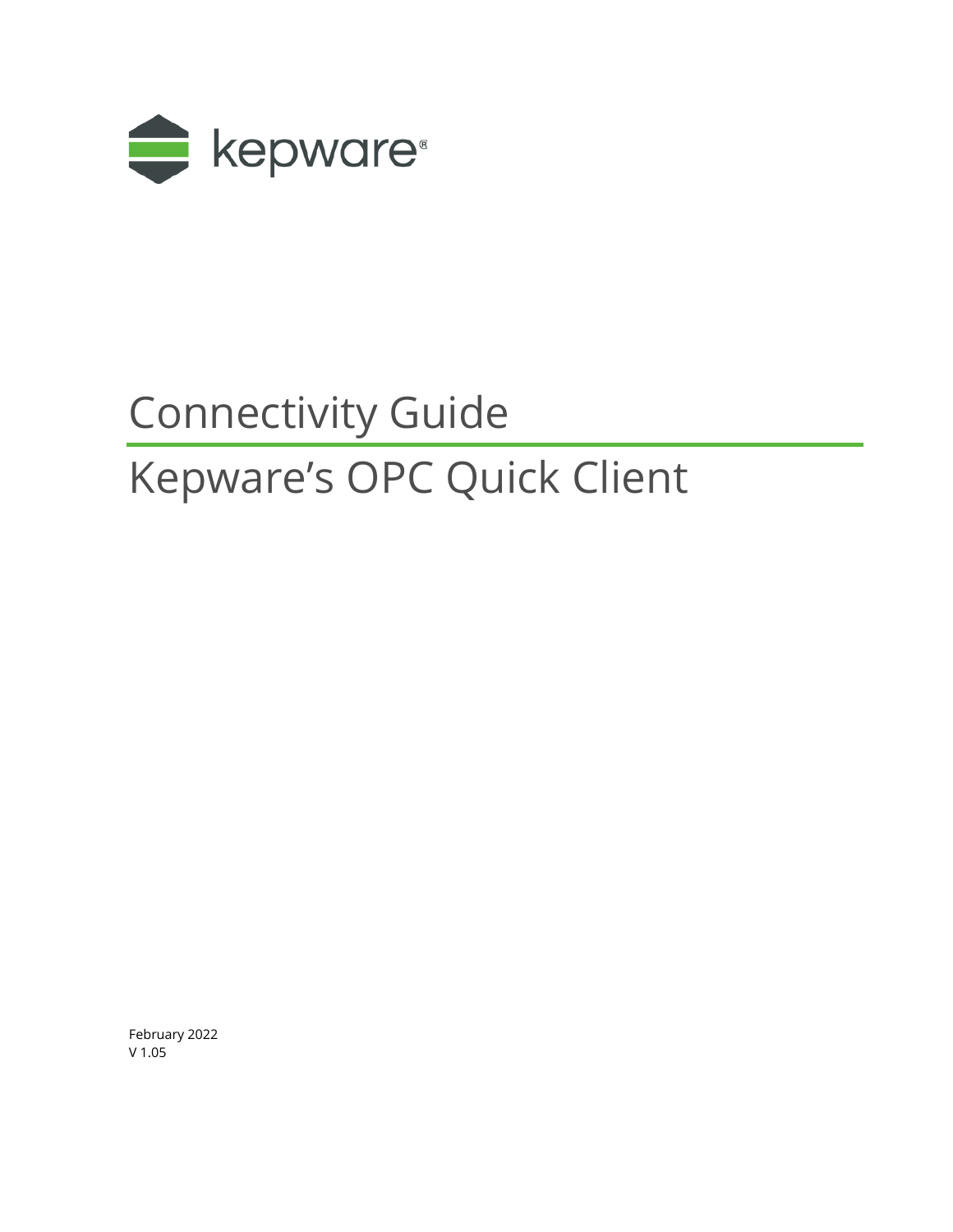# Table of Contents

| 1. |     |  |                                                       |  |  |  |
|----|-----|--|-------------------------------------------------------|--|--|--|
| 2. |     |  |                                                       |  |  |  |
|    | 2.1 |  |                                                       |  |  |  |
|    |     |  |                                                       |  |  |  |
|    |     |  | 2.2.1 Browsing for KEPServerEX on a Local Machine 4   |  |  |  |
|    |     |  | 2.2.2 Browsing for KEPServerEX on a Remote Machine  5 |  |  |  |
|    |     |  |                                                       |  |  |  |
|    |     |  |                                                       |  |  |  |
|    |     |  |                                                       |  |  |  |
|    | 2.3 |  |                                                       |  |  |  |
|    |     |  |                                                       |  |  |  |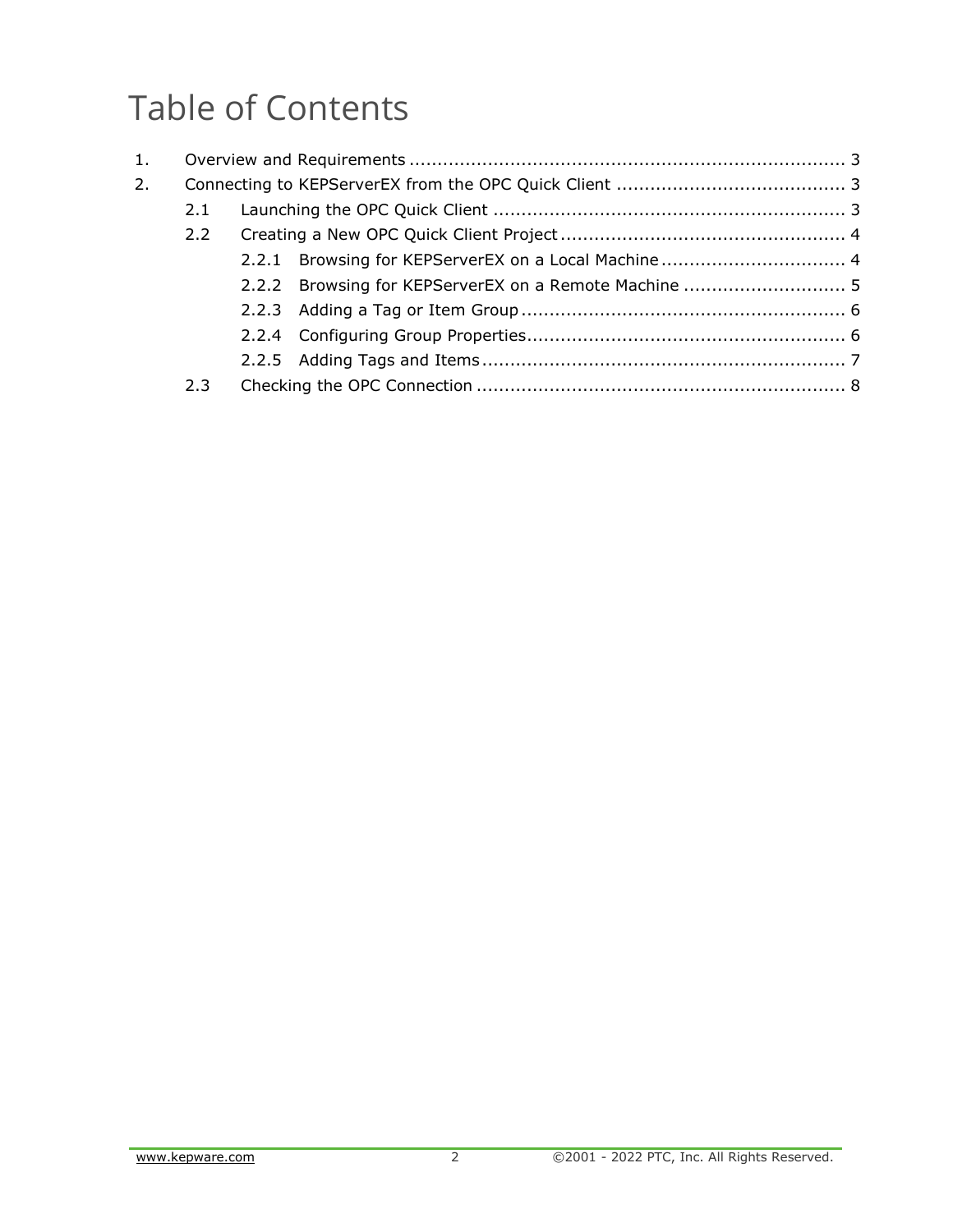## <span id="page-2-0"></span>**1. Overview and Requirements**

This guide will demonstrate how to establish a connection between the KEPServerEX OPC server and Kepware's OPC Quick Client. Users must complete the following before continuing with the tutorial:

- Configure a server project. Users may either select the appropriate driver and settings or run the **Simulation Driver Demo** that is included with KEPServerEX. The Simulation Driver Demo project will be used for all examples in this tutorial.
- Start KEPServerEX and load the Simulation Driver Demo project. Once the server project has been loaded, open the Runtime menu on the main menu bar and verify that the server project has been connected.

### <span id="page-2-1"></span>**2. Connecting to KEPServerEX from the OPC Quick Client**

Kepware's OPC Quick Client is a simple client application used for testing device communications, OPC connectivity, and troubleshooting. It is not intended to be used for production.

#### <span id="page-2-2"></span>2.1 Launching the OPC Quick Client

In most cases, an OPC Quick Client user wants to make sure that all the tags defined in the server are being polled and reported properly. The OPC Quick Client can be launched directly from the server, and can automatically generate the client project from the configured server project. For more information, refer to the instructions below.

- 1. In the server, add all of the desired tags.
- 2. Then, click the **Launch** icon located in the toolbar. Alternatively, click **Tools** | **Launch OPC Quick Client**.

| <b>&amp;KEPServerEX - Runtime</b><br>$ \Box$ $\times$                                                             |                 |         |           |           |         |                                        |  |  |  |
|-------------------------------------------------------------------------------------------------------------------|-----------------|---------|-----------|-----------|---------|----------------------------------------|--|--|--|
| Edit View Tools Runtime Help<br>File                                                                              |                 |         |           |           |         |                                        |  |  |  |
| <u>c de nombre s</u><br>匷<br>$\blacksquare$ 5 5 6 $\times$                                                        |                 |         |           |           |         |                                        |  |  |  |
| Channel1<br>$\boxdot$                                                                                             | Tag Name        | Address | Data Type | Scan Rate | Scaling | Description                            |  |  |  |
| <b>TH</b> Device1                                                                                                 | <b>M</b> Tag1   | R0001   | Word      | 100       | None    | Ramping Read/Write Tag used to verify  |  |  |  |
| Data Type Examples<br>Ė<br>16 Bit Device<br>III 8 Bit Device<br>Simulation Examples<br>Ė<br><b>Till</b> Functions | $\sqrt{1}$ Taq2 | K0002   | Word      | 100       | None    | Constant Read/Write tag used to verify |  |  |  |
| Devices<br>И                                                                                                      |                 |         |           |           |         |                                        |  |  |  |

- **Note:** Upon launch, the client project will display the tags in the first tag group (which is usually a server system group).
- 3. To display the status being reported by the OPC server, select the group for a device that contains tags.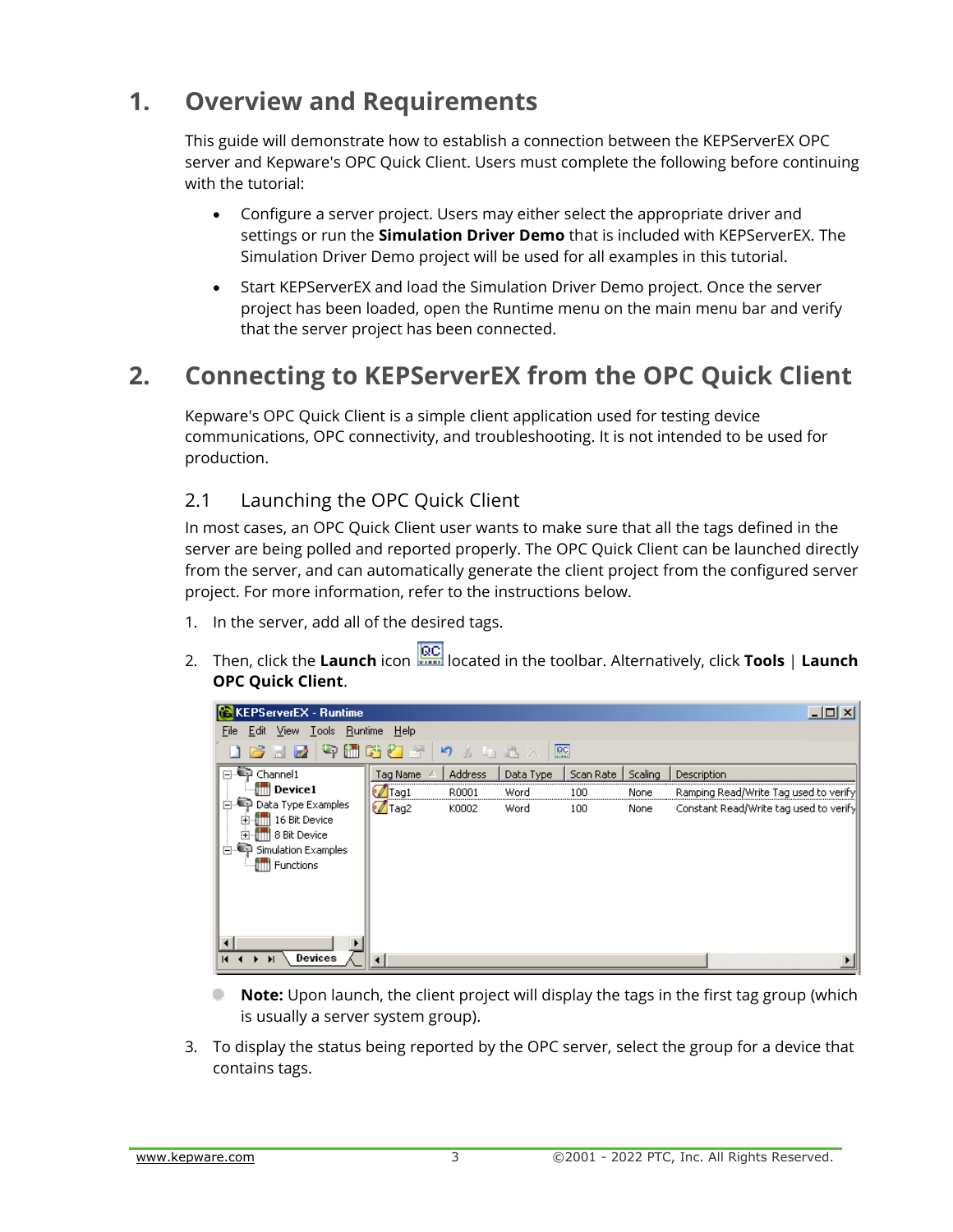| <b>SE OPC Quick Client - Untitled *</b>        |                       |           |       |              | $\Box$  |  |  |
|------------------------------------------------|-----------------------|-----------|-------|--------------|---------|--|--|
| Edit View Tools Help<br>File                   |                       |           |       |              |         |  |  |
| より唱く<br>8   š š š š l                          |                       |           |       |              |         |  |  |
| Kepware.KEPServerEX.V5                         | Item ID               | Data Type | Value | Timestamp    | Quality |  |  |
| Alarms&Events                                  | Channel1.Device1.Tag1 | Word      | 14    | 14:05:12.936 | Good    |  |  |
| DataLogger                                     | Channel1.Device1.Tag2 | Word      | 0.    | 14:00:20.935 | Good    |  |  |
| System                                         |                       |           |       |              |         |  |  |
| Channel1. System<br>Channel1.Device1           |                       |           |       |              |         |  |  |
| Channel1.Device1._System                       |                       |           |       |              |         |  |  |
| Data Type Examples, System                     |                       |           |       |              |         |  |  |
| Data Type Examples.16 Bit Device, System       |                       |           |       |              |         |  |  |
| Data Type Examples, 16 Bit Device, K Registers |                       |           |       |              |         |  |  |
| Data Type Examples.16 Bit Device.RRegisters    |                       |           |       |              |         |  |  |
| Data Type Examples.16 Bit Device.5 Registers   |                       |           |       |              |         |  |  |
| Data Type Examples.8 Bit Device. System        |                       |           |       |              |         |  |  |
| Data Type Examples, 8 Bit Device, K Registers  |                       |           |       |              |         |  |  |
| Data Type Examples, 8 Bit Device, R Registers  |                       |           |       |              |         |  |  |
|                                                |                       |           |       |              |         |  |  |

- <span id="page-3-0"></span>2.2 Creating a New OPC Quick Client Project
	- 1. To create a new project, click the **New Server** icon **1.** located in the toolbar. Alternatively, click **Edit** | **New Server Connection…**.

| New Server Connection |            |
|-----------------------|------------|
|                       |            |
| New Group             |            |
| New Item              |            |
| Cut                   | Ctrl+X     |
| Copy                  | $Ctrl + C$ |
| Paste                 | Ctrl+V     |
| Delete                | Del        |
| Select All            | Ctrl+A     |
| Properties            |            |

<span id="page-3-1"></span>2.2.1 Browsing for KEPServerEX on a Local Machine

For more information, refer to the instructions below.

- 1. In the **General** tab of **Server Properties**, expand **Local Machine** for a list of locallyinstalled servers.
- 2. Browse to and select the server desired for connection.
	- **Note:** The server's Program ID will be displayed in **Prog ID**.
- 3. Click **OK** to connect.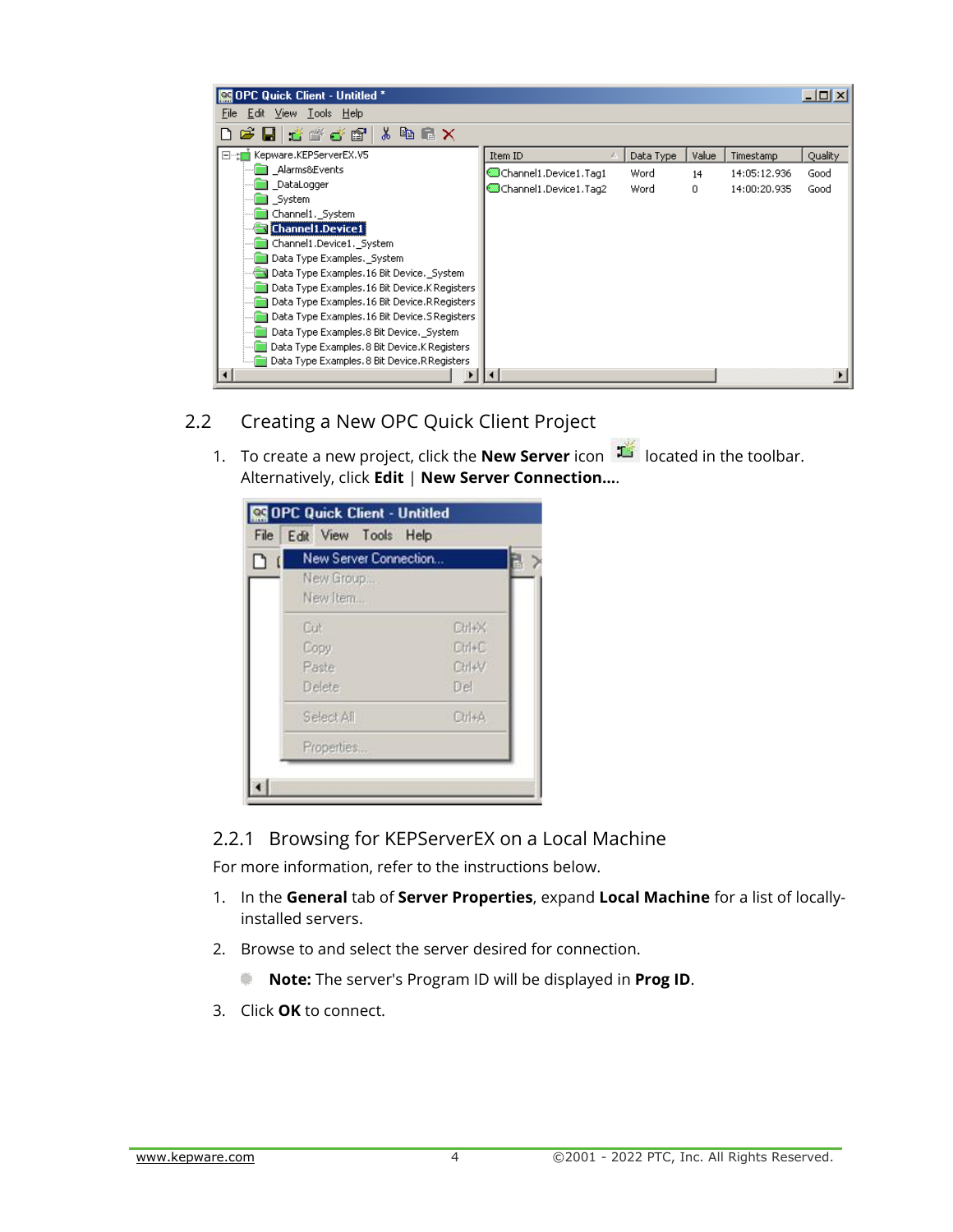| <b>Server Properties</b>                                                                                                                                          |                        |                  | $\times$ |
|-------------------------------------------------------------------------------------------------------------------------------------------------------------------|------------------------|------------------|----------|
| General                                                                                                                                                           |                        |                  |          |
| ∃… <b>鳯 L</b> ocal Machine<br>… <sub>still</sub> ii KEPware.LinkMaster.V1<br>KEPware.OPCSampleServer<br>Kepware.KEPServerEX.V5<br>南-- <b>岩</b> 国, Remote Machine. |                        |                  |          |
| Prog ID:                                                                                                                                                          | Kepware.KEPServerEX.V5 |                  |          |
| Remote Machine Name:                                                                                                                                              |                        |                  |          |
| Connection Type:                                                                                                                                                  | $\heartsuit$ [nProc    | $\bigcirc$ Local | ⊕ ∆ny    |
|                                                                                                                                                                   | OΚ                     | Cancel           | Help     |

#### <span id="page-4-0"></span>2.2.2 Browsing for KEPServerEX on a Remote Machine

For more information, refer to the instructions below.

- 1. In the **General** tab of **Server Properties**, expand **Remote Machines** for a list of remote machines.
- 2. Browse to and select the PC on which the server is running. Then, select the server desired for connection.
- 3. In **Remote Machine Name**, enter the name of the remote PC or its IP address.
- 4. In **Prog ID**, enter the Program ID of the OPC Server.
- 5. Click **OK** to connect.

| <b>Server Properties</b>                                                                                                                                                |           |        | $\vert x \vert$ |  |  |  |  |
|-------------------------------------------------------------------------------------------------------------------------------------------------------------------------|-----------|--------|-----------------|--|--|--|--|
| General                                                                                                                                                                 |           |        |                 |  |  |  |  |
| ाली KEPware.LinkMaster.V1<br>۰<br>KEPware.OPCSampleServer<br>ं…: : : Kepware.KEPServerEX.V5<br>白 <mark>驰</mark> Remote Machine<br>⊞ – √ <sup>→</sup> Web Client Network |           |        |                 |  |  |  |  |
| Prog ID:                                                                                                                                                                |           |        |                 |  |  |  |  |
| Remote Machine Name:                                                                                                                                                    |           |        |                 |  |  |  |  |
| Connection Type:<br>$\heartsuit$ InProc<br>$\bigcirc$ Local<br>⊕ Any                                                                                                    |           |        |                 |  |  |  |  |
|                                                                                                                                                                         | <b>OK</b> | Cancel | Help            |  |  |  |  |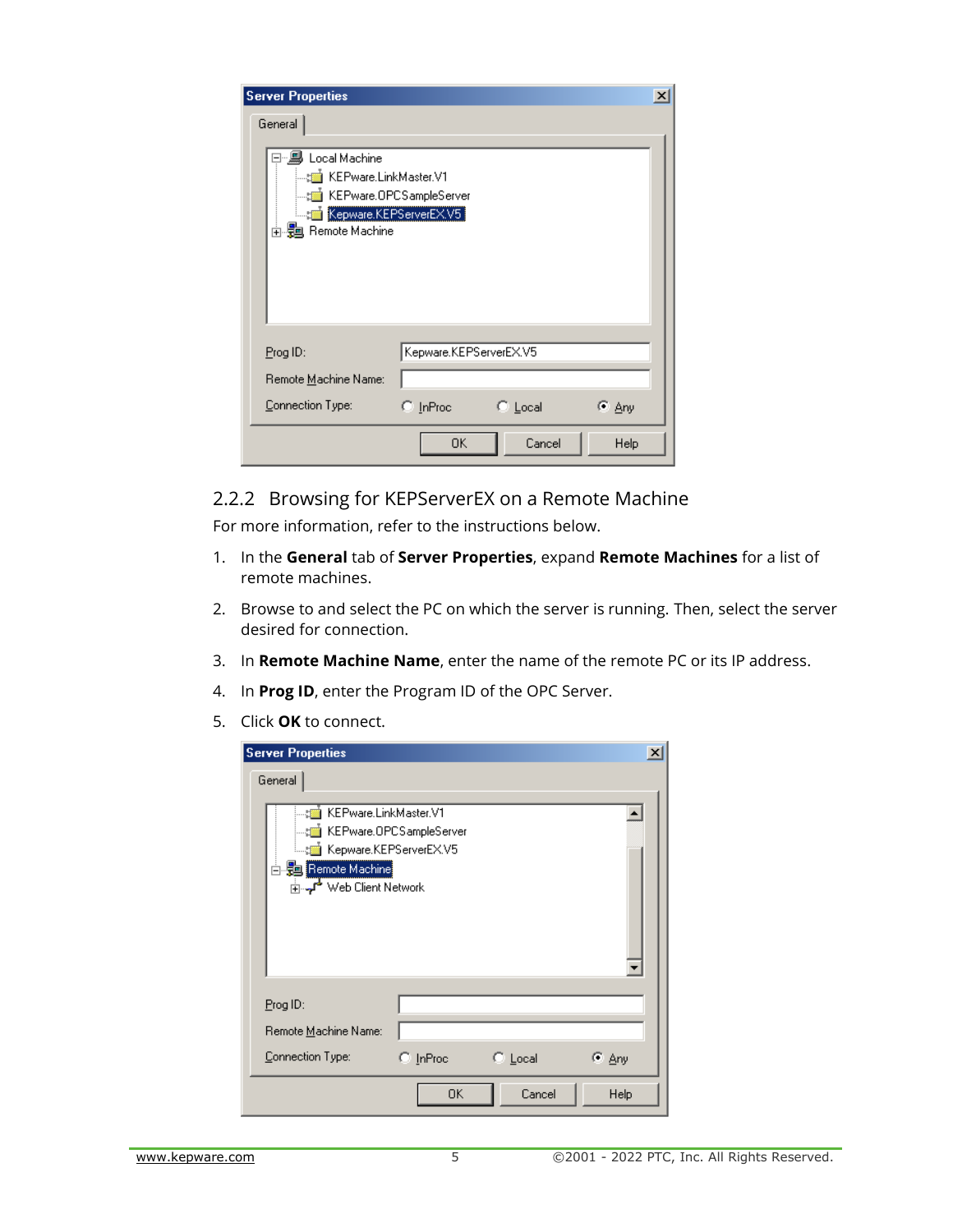#### <span id="page-5-0"></span>2.2.3 Adding a Tag or Item Group

Once the server has been selected, a visual representation of the client connection will be displayed in the OPC Quick Client. In OPC DA, the client controls how data will be acquired from the devices through the use of an OPC group.

To add an OPC group, click the **New Group** icon **interpreteration** the toolbar. Alternatively, click **Edit** | **New Group…**.

|      | <b>OPC Quick Client - Untitled *</b> |   |
|------|--------------------------------------|---|
| File | Edit View Tools Help                 |   |
|      | New Server Connection                | ✕ |
| 3-d  | New Group                            |   |
|      | New Item                             |   |
|      | Cut<br>$C$ trl+ $\times$             |   |
|      | Ctrl+C<br>Copy                       |   |
|      | Ctrl+V<br>Paste                      |   |
|      | Delete<br>Del                        |   |
|      | Select All<br>Ctrl+A                 |   |
|      | Properties                           |   |
|      |                                      |   |

#### <span id="page-5-1"></span>2.2.4 Configuring Group Properties

In Group Properties, make the following changes:

- 1. In **Name**, enter a unique name in order to identify the group. If the field is left blank, the server will generate a unique name.
- 2. Next, enable the **Active State** checkbox so that the client may display active items for the group.
- 3. Once finished, click **OK**.

| <b>Group Properties</b>                          |                                 | $\vert x \vert$ |
|--------------------------------------------------|---------------------------------|-----------------|
| General<br>Interfaces                            |                                 |                 |
| Name:<br>Update Rate (ms.):<br>Time Bias (min.): | 1000<br>O)                      |                 |
| Percent Deadband:                                | 10<br>1033                      |                 |
| Language ID:<br>Update Notification:             | 0PC3.0<br><b>▽</b> Active State |                 |
| Keep Alive Rate (ms):                            | 10                              |                 |
|                                                  |                                 |                 |
|                                                  | Cancel<br>0K<br>Help<br>Apply   |                 |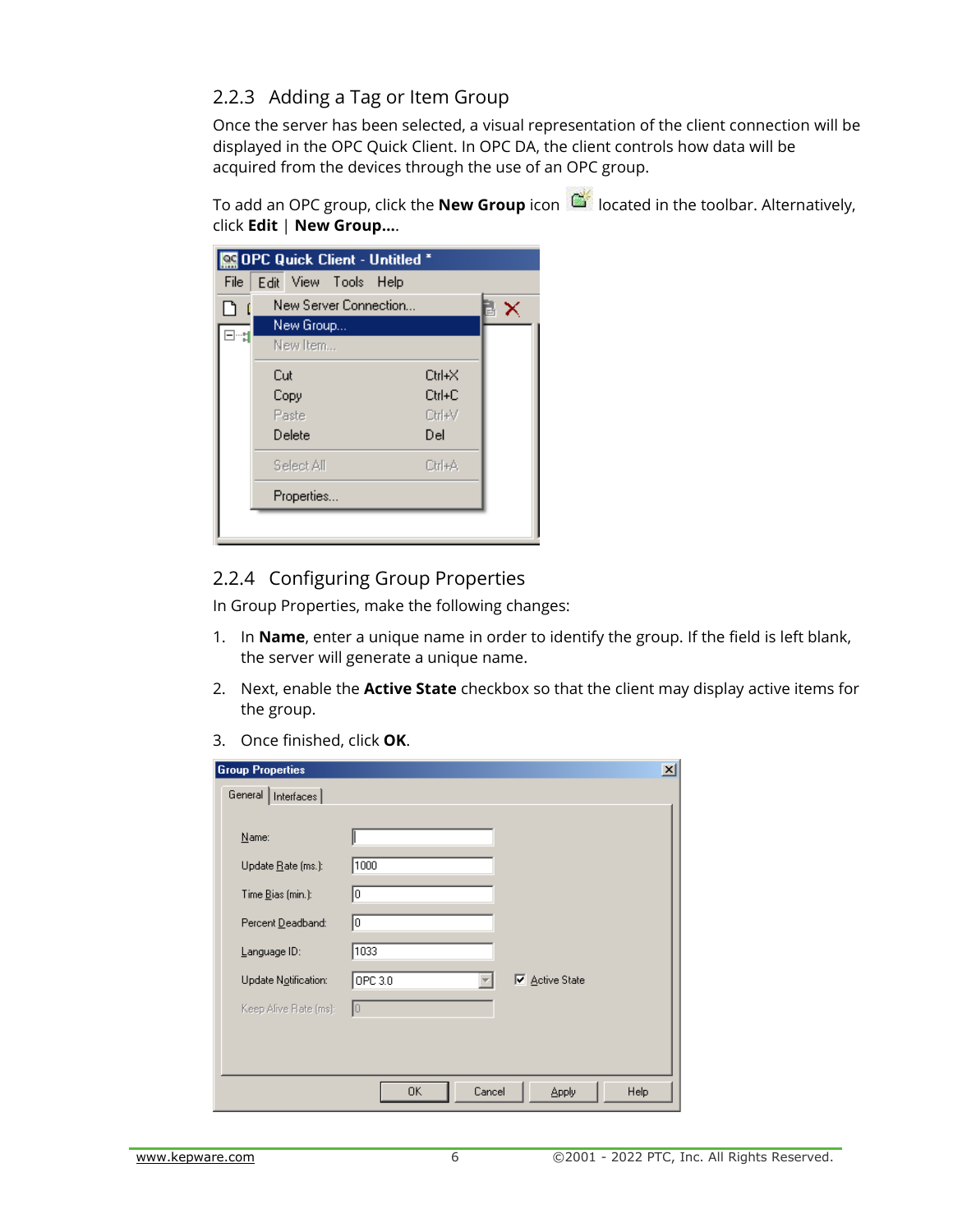#### <span id="page-6-0"></span>2.2.5 Adding Tags and Items

Once a group has been created, items can be added.

1. To add an item, click the **New Item** icon **dellar** located in the toolbar. Alternatively, click **Edit** | **New Item**.



- 2. Beneath **Browsing**, select the device or group from which the address items or tags will be selected.
- 3. Next, double-click on an item to open its properties.
	- **Note:** In this example, "Tag1" in "Device1" on "Channel1" has been selected. These items have already been created in the server demo project.
- 4. To add an address manually, type the fully-qualified item address in **Item ID**. For example, to dynamically add address "R100" and an item to "Channel1.Device1," type "Channel1.Device1.R100."
- 5. To select multiple items at once, select a tag in the browser and then click **Add Leaves**.
- 6. Once all the items have been selected, click **OK**.

| <b>Add Items</b>                                                                                                                                                                                                                                                   | $\vert x \vert$      |
|--------------------------------------------------------------------------------------------------------------------------------------------------------------------------------------------------------------------------------------------------------------------|----------------------|
| Item Properties<br>Access Path:<br>◚<br>Channel1.Device1.Tag1<br>Ϋ́.<br>Item ID:<br>Data Type:<br>Native<br>図<br>⊽<br>Active                                                                                                                                       | 0K<br>Cancel<br>Help |
| Browsing<br>Branch Filter:<br>Leaf Filter:<br>Type:<br> ×<br>×<br>Native<br>Any<br>OracleConnector<br><b>■Tag1</b><br>System<br><b>■Tag2</b><br>Channel1<br><b>Bull</b> System<br>曱<br><b>Device1</b><br>曱<br>Data Type Examples<br>田明<br>Simulation Examples<br>庙 | Access:              |
| Browse flat address space on selected branch                                                                                                                                                                                                                       | Add Leaves           |
| Validate item before adding it to the list                                                                                                                                                                                                                         | Item Count: 1        |